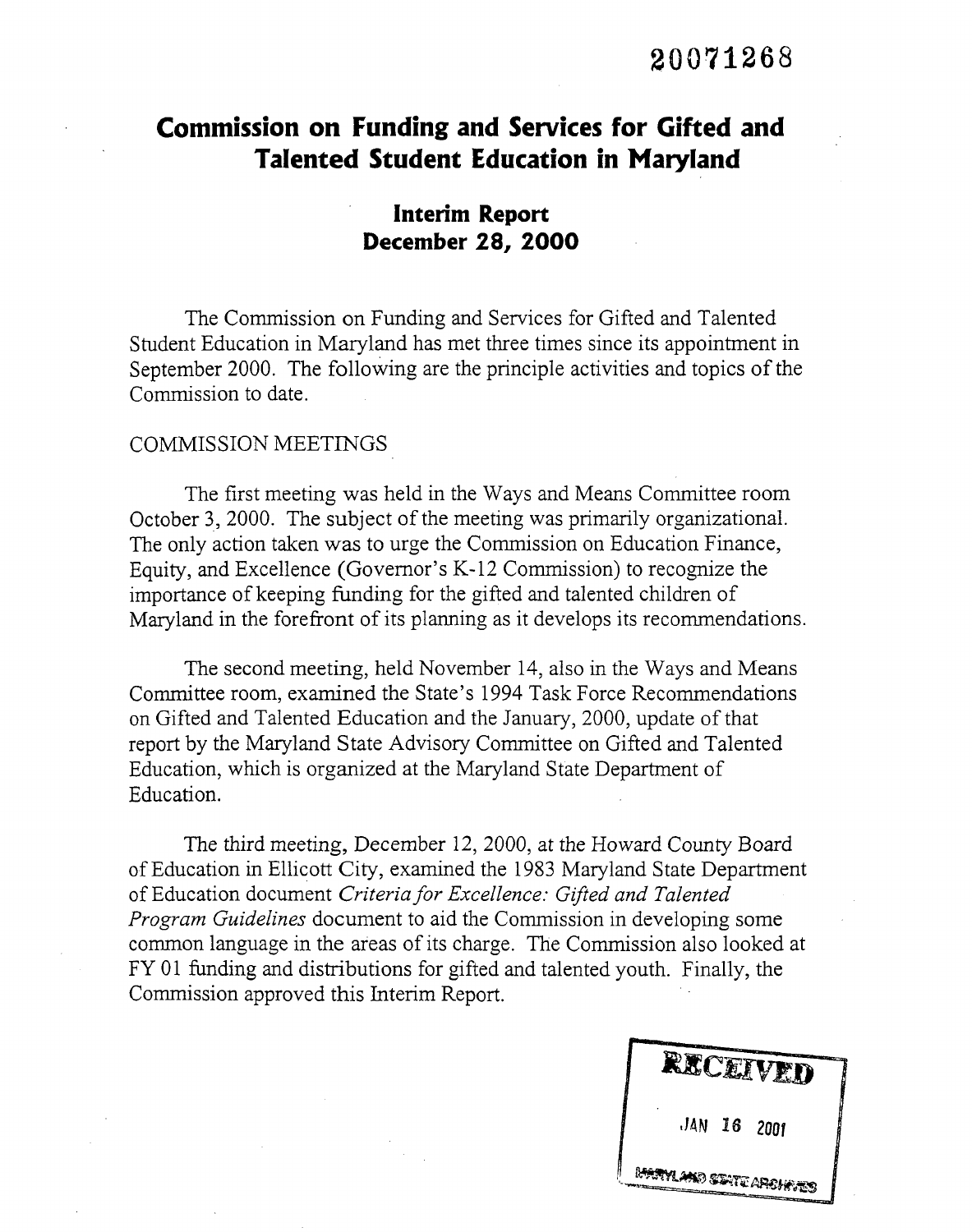### TOPICAL CONSIDERATIONS

The Commission recognizes it has an important educative responsibility, inherent in its charge, as it assists all policy makers in understanding the seriousness of focusing on the very real needs of gifted and talented children to receive challenging and well-designed instruction throughout their schooling. While the Commission has not developed a set of specific recommendations at this time, there are several emerging points of consensus it would like to convey to you and legislative leaders.

- • **The responsibility of every Maryland school district to meet the needs** of every child educationally must include awareness of gifted and talented children and provision of services to meet their special needs. Gifted and talented children must be seen as a valuable part of the population whose right to an appropriate education serves not only their own needs but also, indeed, the needs of society. These children must not be lost to a misconception that, because of their gifts and talents, they "will make it on their own" without focused, appropriate instruction.
- • **Maryland's current definition of the gifted and talented child** needs to be examined to be sure that it is consistent with current education theory, supported by sound research, and reflective of best practice. Children at this end of the learning spectrum must have their needs addressed appropriately and fairly throughout the State. The Commission will be working to provide an appropriate definition based on national standards and common understandings that can reasonably apply throughout the State.
- • **More attention should be given to early identification and strategies** for helping parents and-educators, as well as early learning and care providers, meet the needs of very young gifted and talented children. In many respects, programs that seek to address these children's needs long after they have entered regular school instruction come too late for maximum effectiveness.
- • **Intensive training of teachers and other key personnel** are vital elements of ensuring this crucial awareness and ability to provide effective services.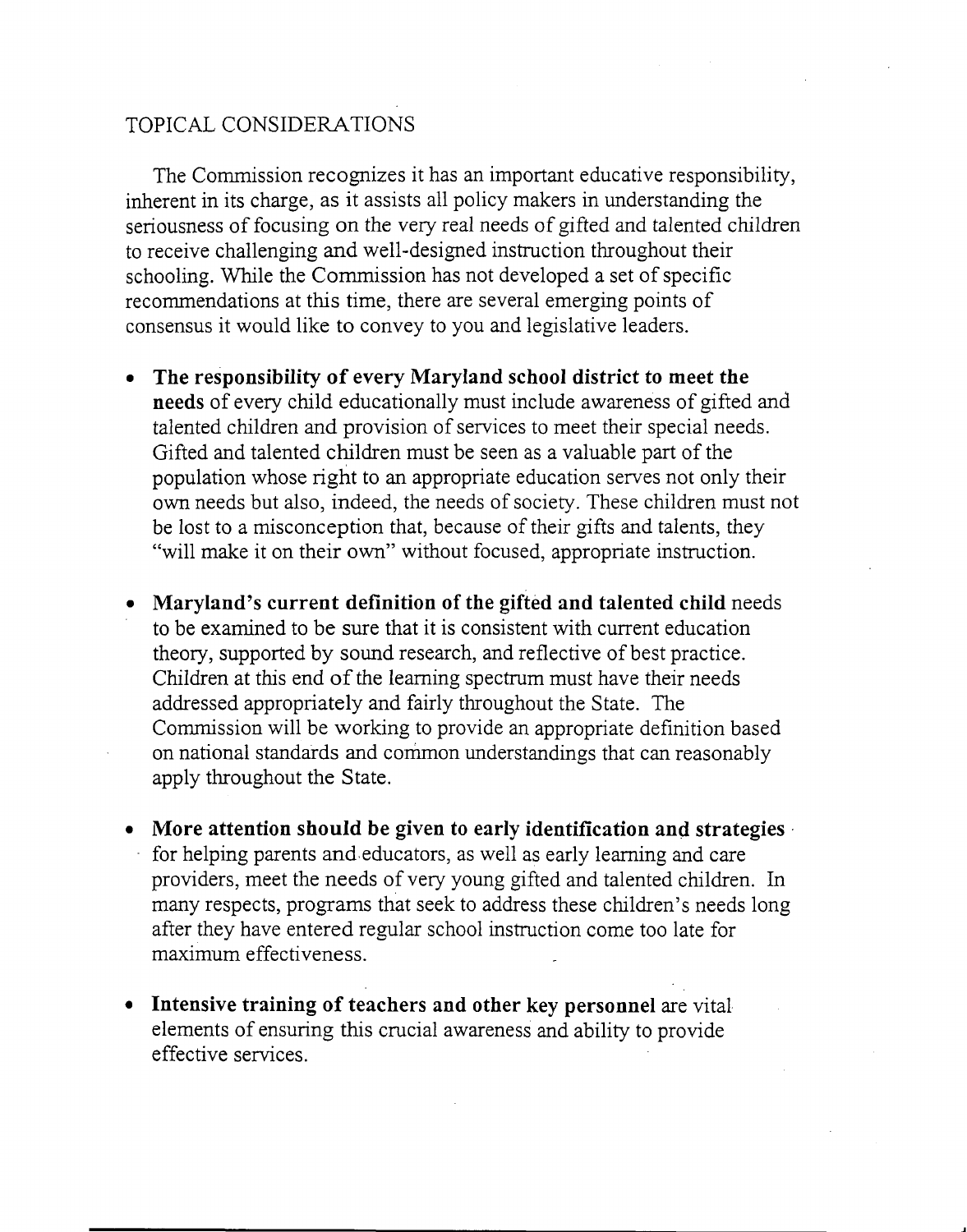The Commission is aware of the many demands on the State for education and other funding in the Fiscal Year 2002 budget and beyond. The Commission does encourage as significant an increase of funding toward Gifted and Talented education as is possible and will certainly prepare more specific funding proposals in its Final Report, due November 1,2001.

#### CALENDAR

Although sites remain to be identified, the following is a tentative list of future meeting dates:

> January 22  $\omega$  9:30 a.m. - noon; February 20  $\omega$  9:30 a.m. - noon; March 9  $\omega$  9:30 a.m.  $-4:00$  p.m.

Meetings in May, September, and October are anticipated as well.

Attachments: Commission Charge Commission Membership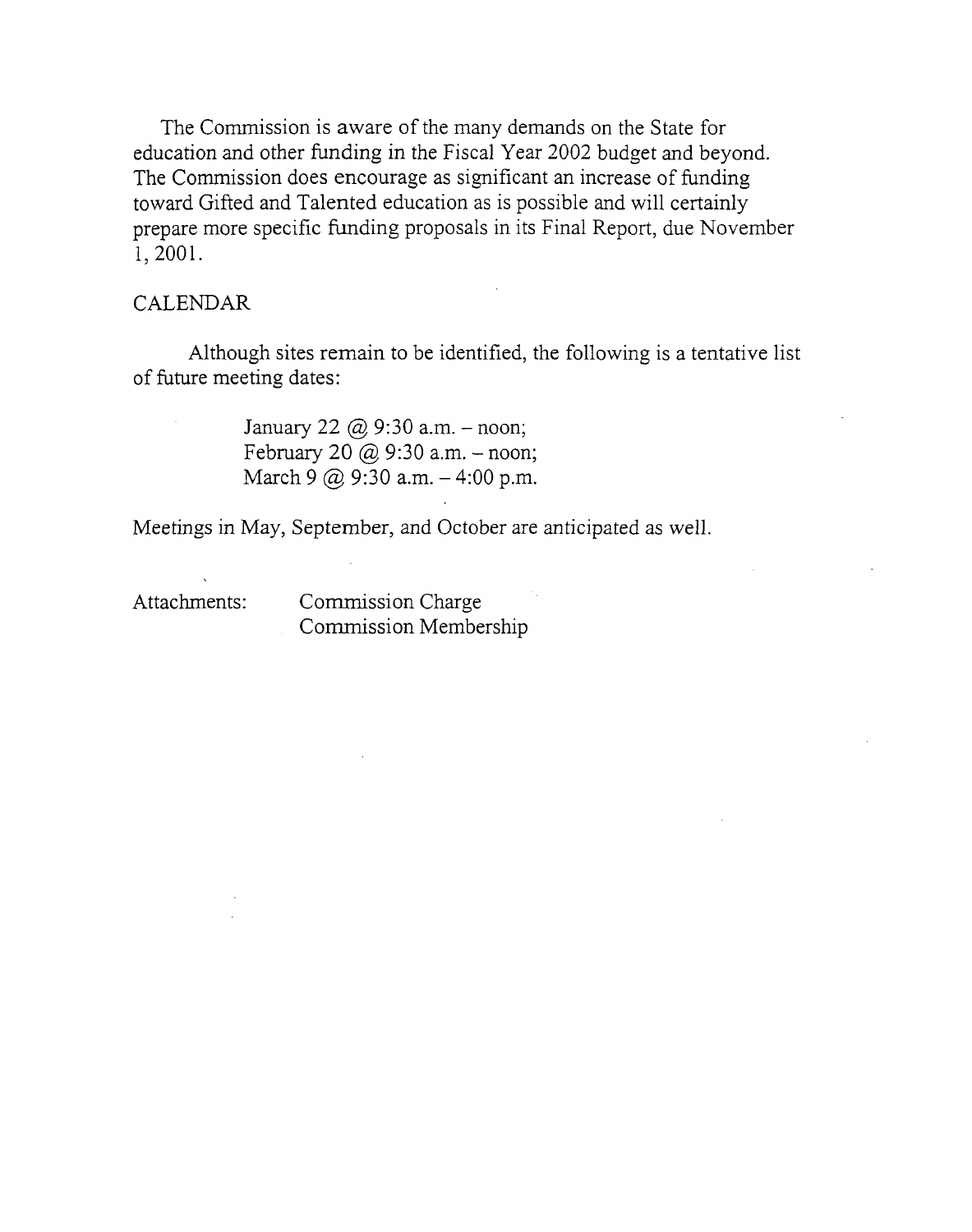#### COMMISSION CHARGE

As per H.B. 572:

The Commission shall review the status of funding and services for gifted and talented students in major academic areas, the arts, and leadership and make recommendations to:

- 1. Ensure that all local school districts have appropriate advanced learning opportunities for gifted and talented students in kindergarten through grade 12;
- 2. Ensure that there is adequate funding for services, teacher preparation, counseling, and other support for meeting the needs of gifted and talented students;
- 3. Develop accountability standards for gifted and talented education services in Maryland;
- 4. Ensure that the identification of, and delivery of appropriate services for, traditionally under-represented groups, including but not limited to minorities, non- and limited-English proficient students, students with disabilities, and students living in poverty;
- 5. Ensure appropriate services for gifted and talented students with special learning problems, including but not limited to learning disabilities, limited English proficiency, emotional disabilities, and attention deficit disorder; and
- 6. Eliminate administrative obstacles to appropriate services, including obstacles prohibiting dual concurrent enrollment options in middle and high schools, and high schools and colleges, the lack of information about such services, the lack of access, including transportation, to services, and the inability of schools to report information and test scores to families.

Interim report is due on or before January 1, 2001

Final report is due on or before November 1, 2001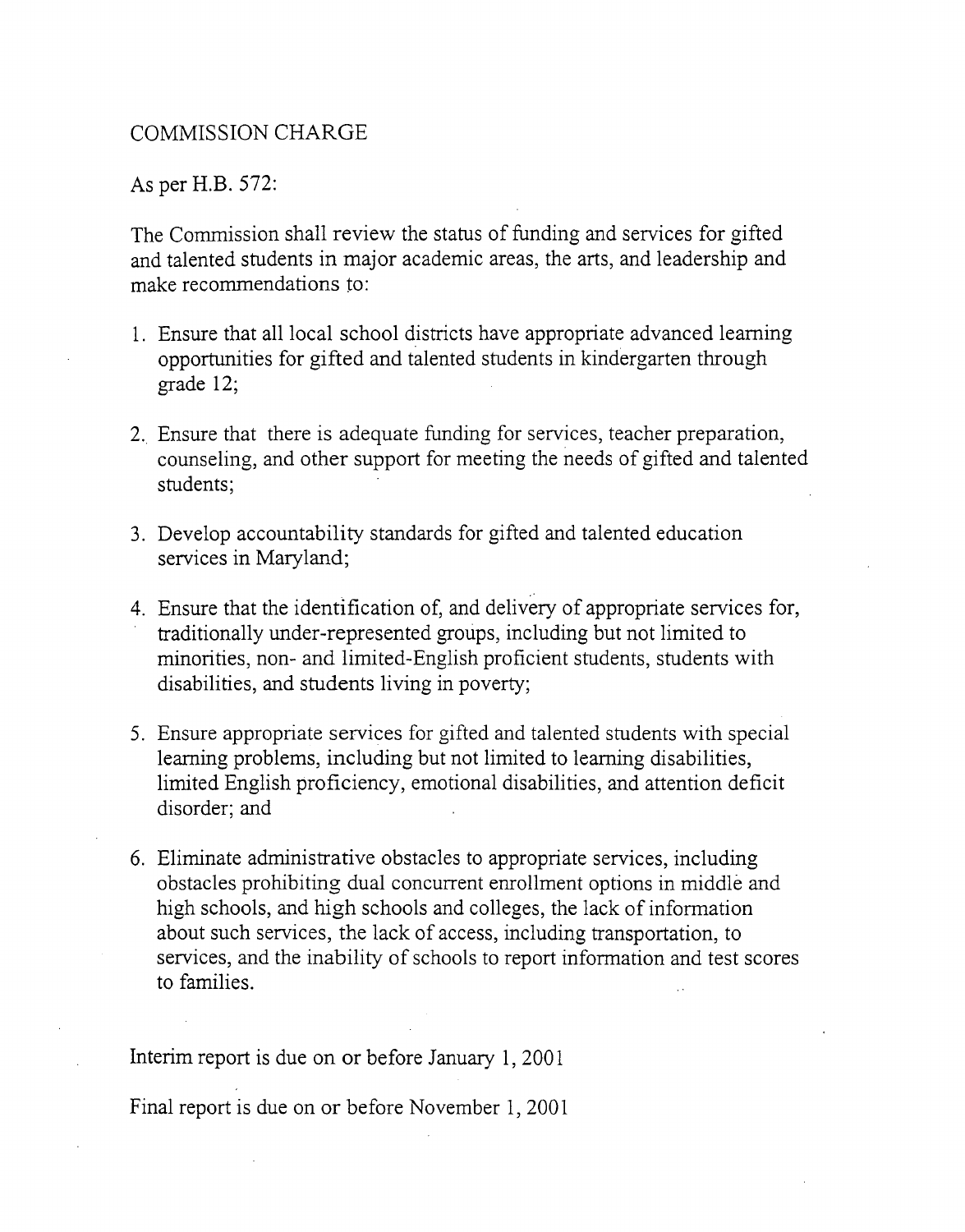#### COMMISSION ON FUNDING AND SERVICES FOR GIFTED AND TALENTED STUDENT EDUCATION IN MARYLAND

Karl K. Pence Governor's Education Policy Advisor Commission Chair

Linda B. Bamett, Director Center for Talent Identification and Talented Youth The Johns Hopkins University Baltimore MD 21218

Marcia H. Clark Maryland Coalition for the Gifted & Talented 1501 Farlow Avenue CroftonMD 21114

Honorable Michael J. Collins James Senate Office Building Annapolis MD 21401

Jennifer Price Corder, M.D. 1013 Indian Landing Road Millersville MD 21108

Elizabeth A. Crosby Maryland State Parent-Teachers Association 10833 Braebum Road Columbia MD 21044

Michael P. Dorio, Jr. Maryland High Technology Council Lockheed Martin SSRC 700 North Frederick Avenue Gaithersburg MD 20879

Doris Quantine Gale 613 Kelvington Avenue Salisbury MD 21801

Gussie M. Goodman Baltimore City Teachers' Union 8302 Hilmar Court Baltimore MD 21244

Karen R. Johnson Secretary of Higher Education Maryland Higher Education Commission 16 Francis Street Annapolis MD 21401

Joan D. Koslovsky, Ph.D. Maryland State Department of Education 200 West Baltimore Street Baltimore MD 21201

Camay Calloway Murphy 3513 Sequoia Avenue Baltimore MD 21215

Jeanne Paynter 192 Oakdale Road Baltimore MD 21210

Cinda R. Raley, Ph.D. Maryland State Teachers Association 41408 Philip Lane Leonardtown MD 20650

Patricia McGrath Richardson, Ph.D. Superintendent of Schools St. Mary's County Public Schools 23160 Moakley Street Leonardtown MD 20650

Katherine C. Rigler 5008 River Hill Road Bethesda MD 20816-2239

JoanB. Roache 6401 Old Chapel Terrace Bowie MD 20720